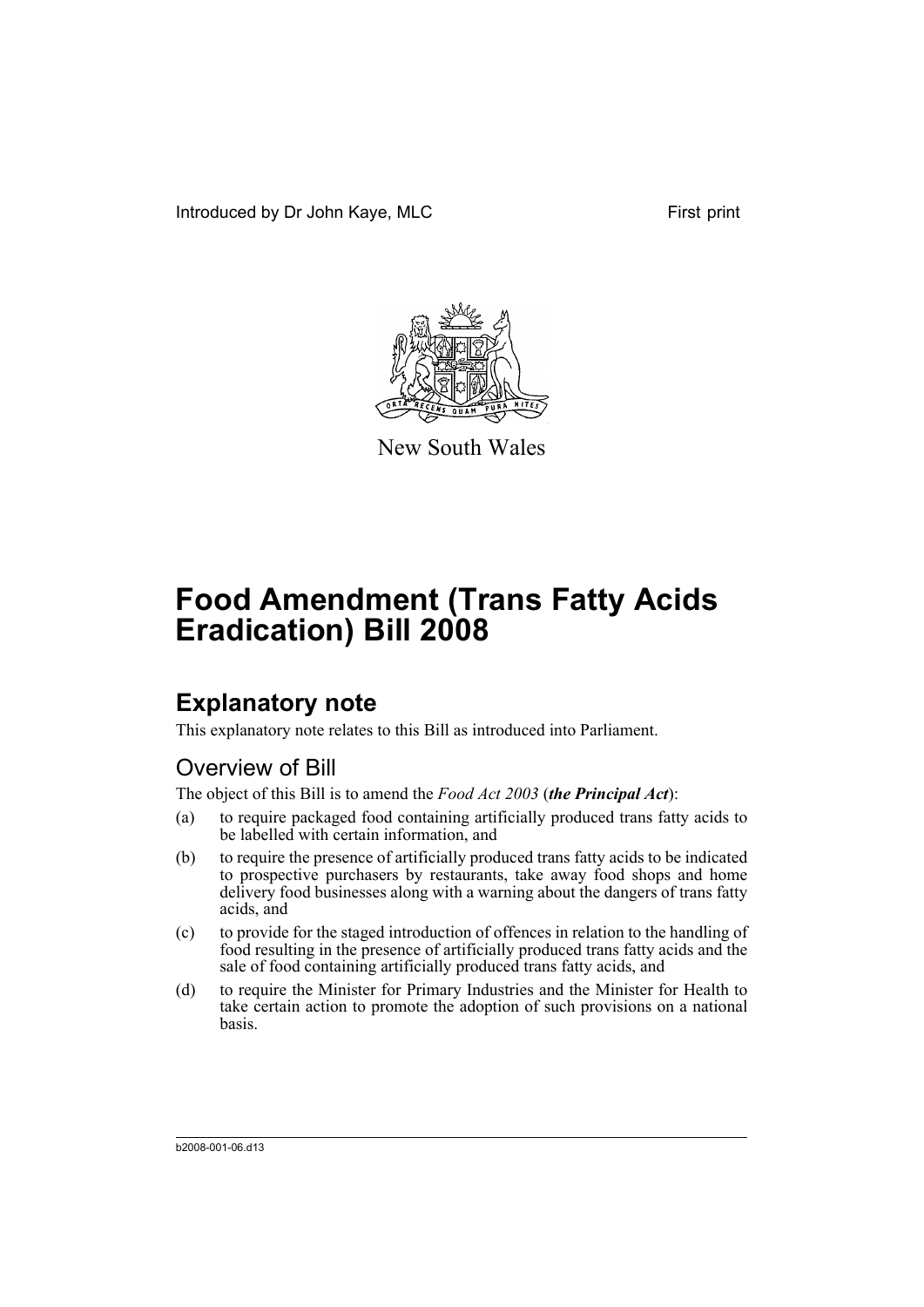Explanatory note

### Outline of provisions

**Clause 1** sets out the name (also called the short title) of the proposed Act.

**Clause 2** provides for the commencement of the proposed Act on the date of assent to the proposed Act.

**Clause 3** is a formal provision that gives effect to the amendments to the Principal Act set out in Schedule 1.

**Clause 4** provides for the repeal of the proposed Act after all the amendments made by the proposed Act have commenced. Once the amendments have commenced the proposed Act will be spent and section 30 of the *Interpretation Act 1987* provides that the repeal of an amending Act does not affect the amendments made by that Act.

### **Schedule 1 Amendments**

**Schedule 1 [2]** inserts proposed section 10 into the Principal Act which defines trans fatty acids. The definition excludes trans fatty acids occurring naturally in food. **Schedule 1 [1]** makes a consequential amendment.

**Schedule 1 [3]** inserts proposed Division 2A into Part 2 of the Principal Act containing proposed sections 23A, 23B and 23C.

Proposed section 23A creates an offence of selling or advertising for sale packaged food that contains trans fatty acids unless the food indicates the presence of those acids in the statement of ingredients required by the Food Standards Code and separately lists those acids in the nutrition information panel required by the Food Standards Code and is labelled with a warning that consumption of trans fatty acids is a health hazard. The proposed section also contains a 12-month exemption from the Commonwealth legislation relating to the mutual recognition of goods. The proposed section has effect from 3 months after its commencement and ceases to have effect on the commencement of proposed section 23C.

Proposed section 23B creates an offence for a person in charge of a restaurant (which includes a take away food business) to fail to provide information relating to the presence of trans fatty acids in food for sale and warnings of the danger of trans fatty acids, by means of signs or a menu. The proposed section also creates a similar offence in relation to home delivered food where a menu is provided for the food. The proposed section has effect from 3 months after its commencement and ceases to have effect on the commencement of proposed section 23C.

Proposed section 23C makes it an offence for a person to handle food intended for sale in a manner that causes the presence of trans fatty acids in the food. The proposed section also prohibits the sale of food containing trans fatty acids. The proposed section also contains a 12-month exemption from the Commonwealth legislation relating to the mutual recognition of goods. The proposed section has effect from 2 years after its commencement.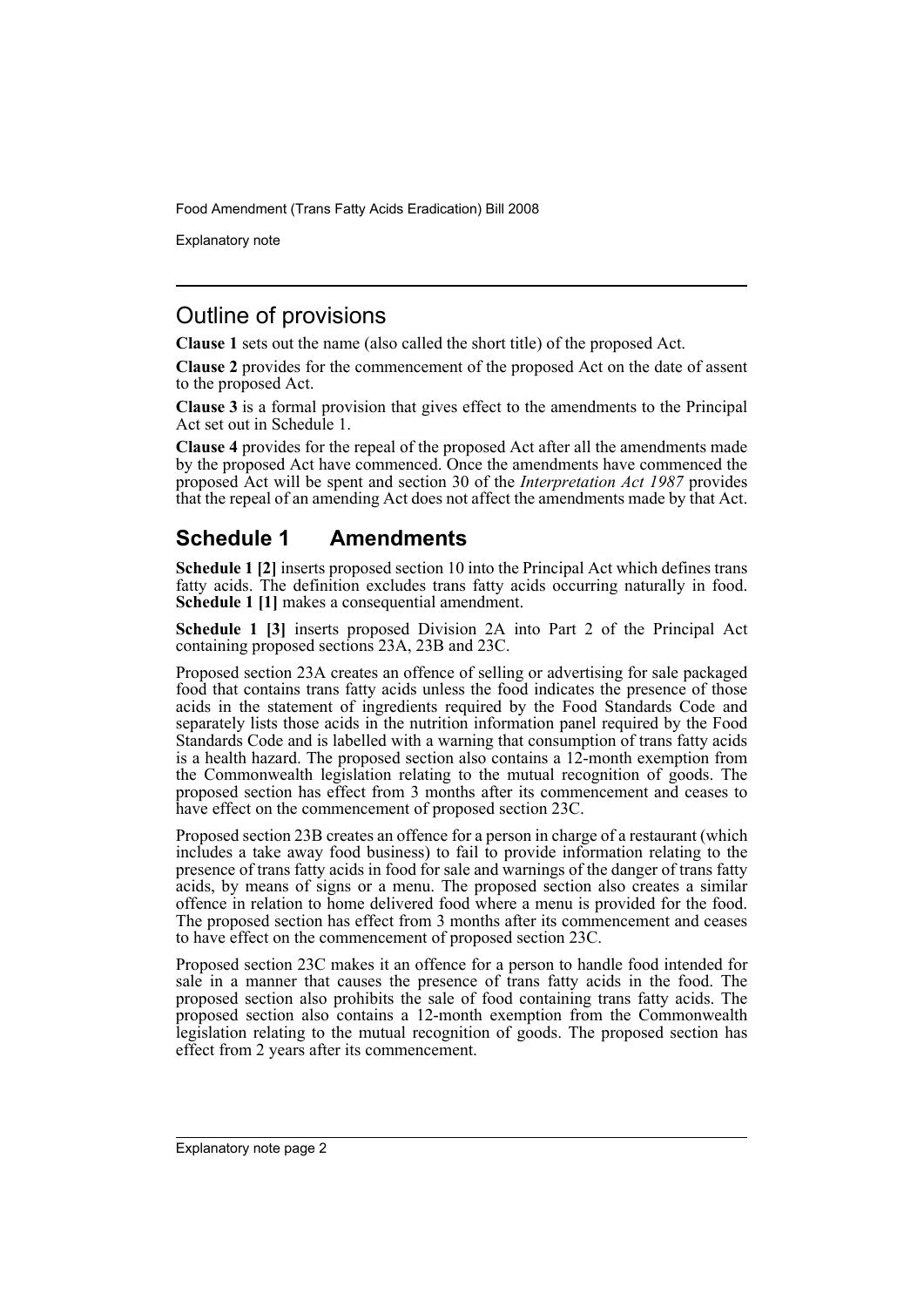Explanatory note

**Schedule 1 [4]** contains a consequential amendment to section 28 of the Principal Act.

**Schedule 1 [5]** inserts proposed section 133I into the Principal Act to require the Minister for Primary Industries and the Minister for Health to use their best endeavours to ensure that a proposed resolution for the amendment of the *Food Standards Code* of the Commonwealth is listed for consideration by the Australia and New Zealand Food Regulation Ministerial Council. The amendment of that Code would have the effect of including the same requirements as to labelling, and the prohibition on sale, of foods containing trans fatty acids as are contained in proposed sections 23A and 23C, including the same time frame for their operation.

Proposed section 133I also requires those Ministers to support the proposals for amendment of the *Food Standards Code* and to make representations to the Commonwealth Government for prohibiting the importation of food into Australia that does not comply with those proposals.

**Schedule 1 [6]** amends Schedule 2 to the Principal Act to enable regulations to be made of a savings or transitional nature consequent on the enactment of the proposed Act.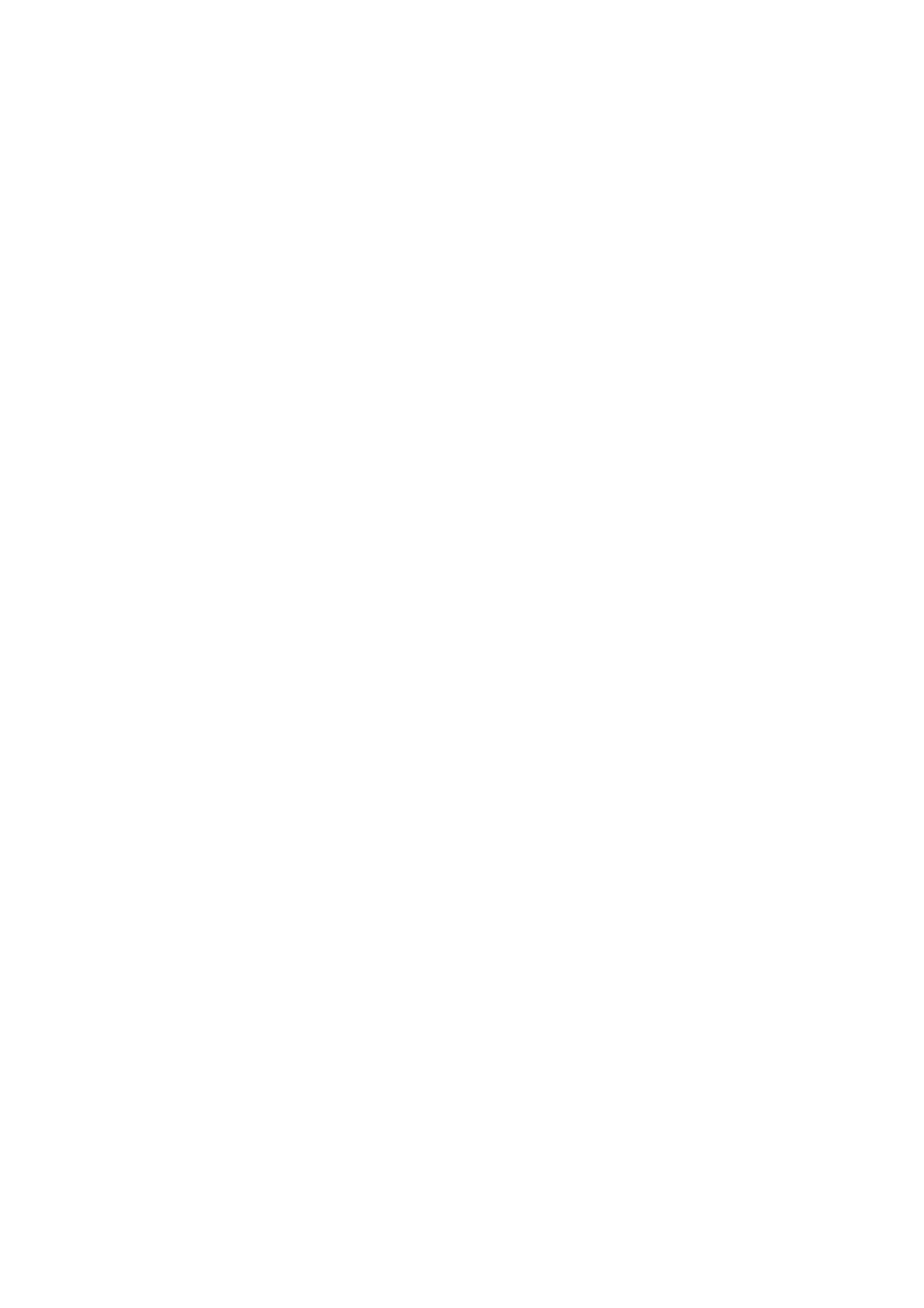Introduced by Dr John Kaye, MLC First print



New South Wales

# **Food Amendment (Trans Fatty Acids Eradication) Bill 2008**

## **Contents**

|    |                                  | Page |
|----|----------------------------------|------|
| 1. | Name of Act                      |      |
| 2. | Commencement                     |      |
| 3  | Amendment of Food Act 2003 No 43 |      |
| 4  | Repeal of Act                    | ◠    |
|    | Schedule 1 Amendments            |      |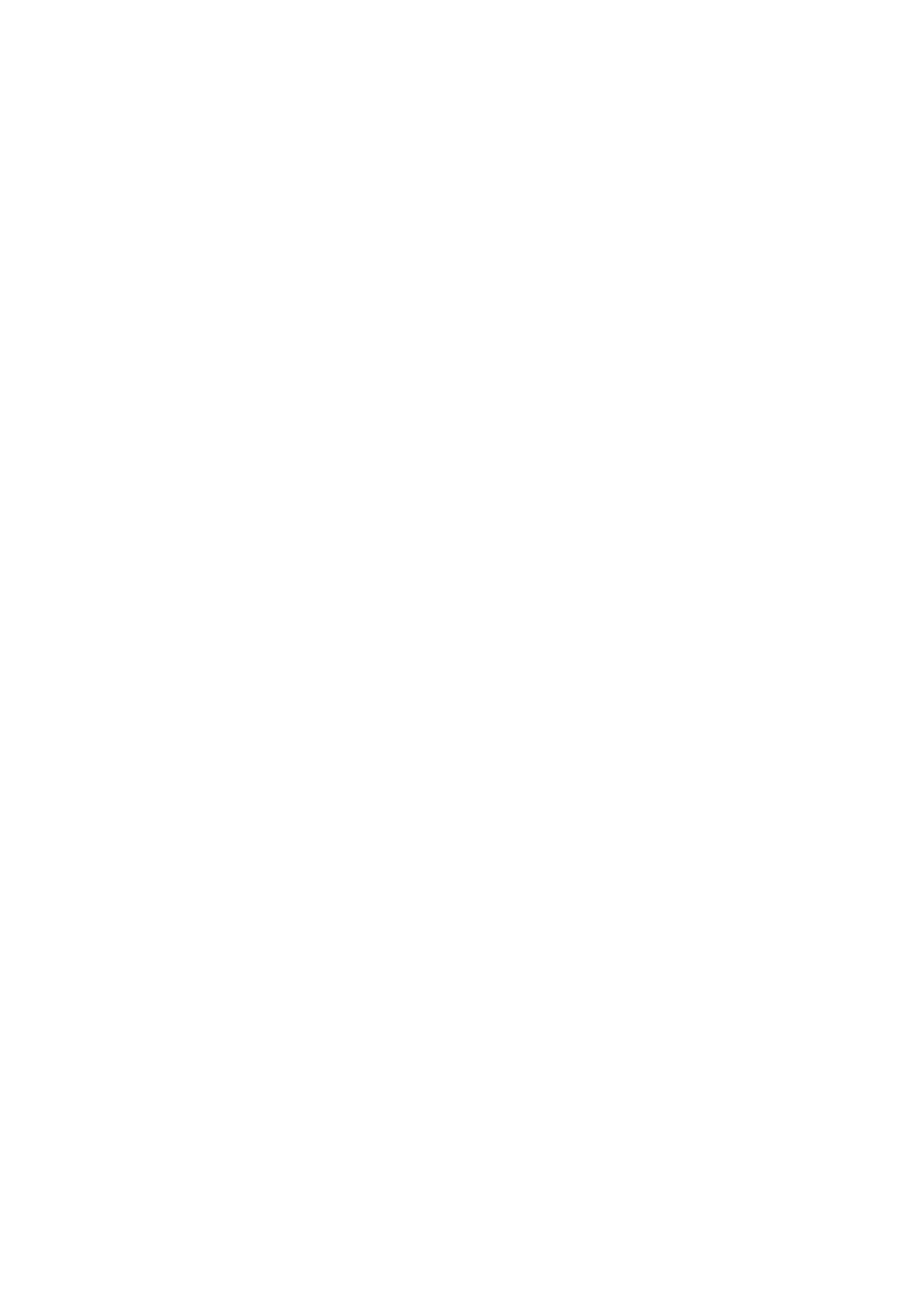

New South Wales

# **Food Amendment (Trans Fatty Acids Eradication) Bill 2008**

No , 2008

### **A Bill for**

An Act to amend the *Food Act 2003* with respect to trans fatty acids in food; and for other purposes.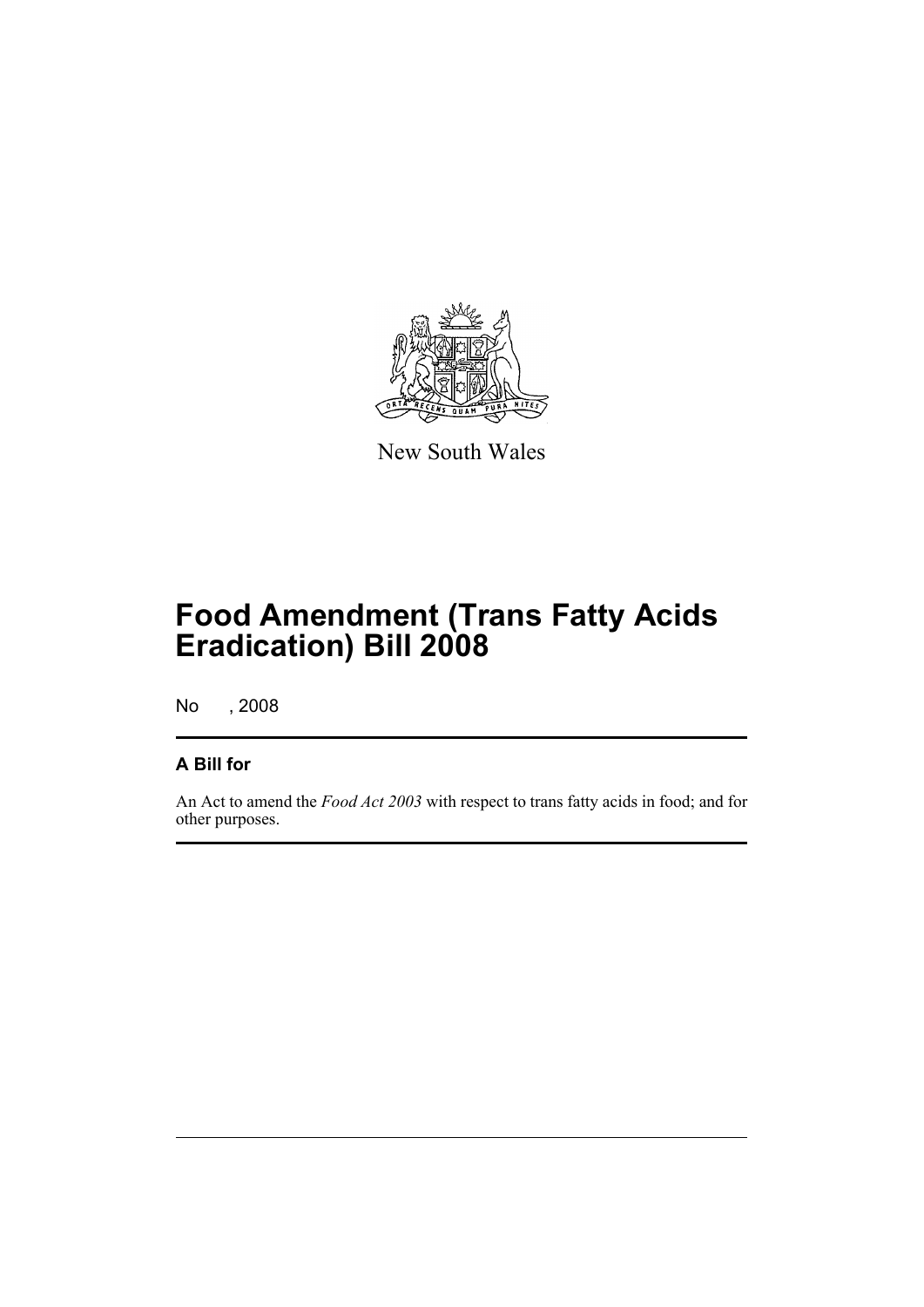<span id="page-7-3"></span><span id="page-7-2"></span><span id="page-7-1"></span><span id="page-7-0"></span>

|              |     | The Legislature of New South Wales enacts:                                                                                                                | 1              |
|--------------|-----|-----------------------------------------------------------------------------------------------------------------------------------------------------------|----------------|
| 1            |     | <b>Name of Act</b>                                                                                                                                        | 2              |
|              |     | This Act is the Food Amendment (Trans Fatty Acids Eradication)<br>Act 2008.                                                                               | 3<br>4         |
| $\mathbf{2}$ |     | <b>Commencement</b>                                                                                                                                       | 5              |
|              |     | This Act commences on the date of assent to this Act.                                                                                                     | 6              |
| 3            |     | Amendment of Food Act 2003 No 43                                                                                                                          | $\overline{7}$ |
|              |     | The <i>Food Act 2003</i> is amended as set out in Schedule 1.                                                                                             | 8              |
| 4            |     | <b>Repeal of Act</b>                                                                                                                                      | 9              |
|              | (1) | This Act is repealed on the day following the day on which this Act<br>commences.                                                                         | 10<br>11       |
|              | (2) | The repeal of this Act does not, because of the operation of section 30<br>of the <i>Interpretation Act 1987</i> , affect any amendment made by this Act. | 12<br>13       |
|              |     |                                                                                                                                                           |                |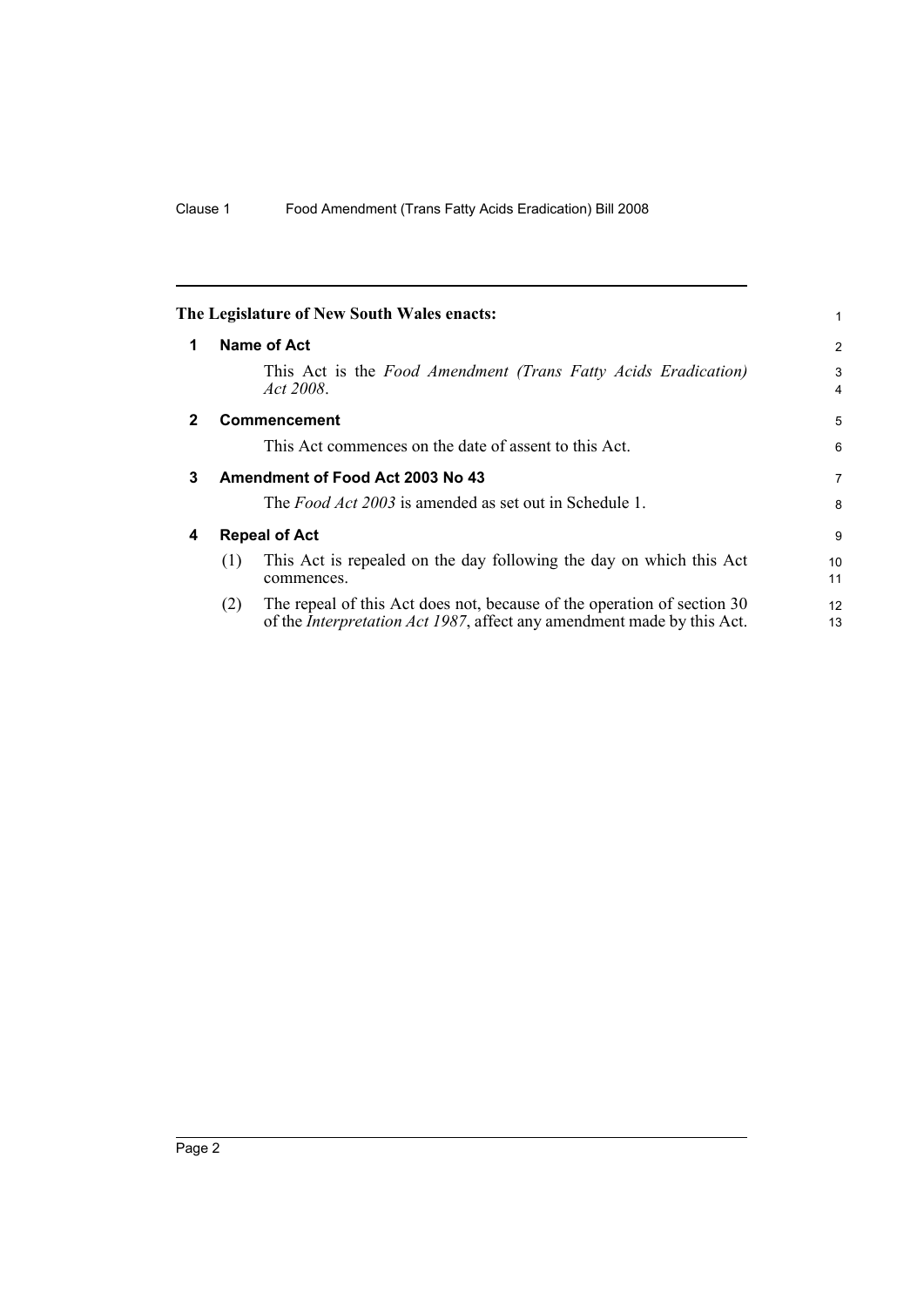Amendments Schedule 1

1

## <span id="page-8-0"></span>**Schedule 1 Amendments**

|     |                     |                              |     | (Section 3)                                                                                                                                                                                                                                              | 2                              |
|-----|---------------------|------------------------------|-----|----------------------------------------------------------------------------------------------------------------------------------------------------------------------------------------------------------------------------------------------------------|--------------------------------|
| [1] |                     | <b>Section 4 Definitions</b> |     |                                                                                                                                                                                                                                                          | 3                              |
|     |                     |                              |     | Insert in alphabetical order in section $4(1)$ :                                                                                                                                                                                                         | 4                              |
|     |                     |                              |     | <i>restaurant</i> means any eating place at which food is sold and<br>includes a take away food shop (whether or not provision is made<br>for food to be eaten at the shop by purchasers).                                                               | 5<br>$\,6\,$<br>$\overline{7}$ |
|     |                     |                              |     | <i>trans fatty acids</i> has the meaning given by section 10.                                                                                                                                                                                            | 8                              |
| [2] |                     | <b>Section 10</b>            |     |                                                                                                                                                                                                                                                          | 9                              |
|     |                     | Insert after section 9:      |     |                                                                                                                                                                                                                                                          | 10                             |
|     | 10                  |                              |     | <b>Meaning of "trans fatty acids"</b>                                                                                                                                                                                                                    | 11                             |
|     |                     | (1)                          |     | In this Act, <i>trans fatty acids</i> means unsaturated fatty acids that<br>contain one or more isolated or non-conjugated double bonds in<br>a trans-configuration.                                                                                     | 12<br>13<br>14                 |
|     |                     | (2)                          |     | For the purposes of this Act, food is taken not to contain trans<br>fatty acids if trans fatty acids are present in the food only because<br>they occur naturally in the food or they occur naturally in a<br>substance that has been added to the food. | 15<br>16<br>17<br>18           |
| [3] | Part 2, Division 2A |                              | 19  |                                                                                                                                                                                                                                                          |                                |
|     |                     |                              |     | Insert after Division 2 of Part 2:                                                                                                                                                                                                                       | 20                             |
|     |                     | <b>Division 2A</b>           |     | Offences relating to trans fatty acids in food                                                                                                                                                                                                           | 21                             |
|     | 23A                 | food                         |     | Labelling requirements relating to trans fatty acids in packaged                                                                                                                                                                                         | 22<br>23                       |
|     |                     | (1)                          |     | A person must not sell packaged food, or advertise packaged food<br>for sale, that contains trans fatty acids unless the packaged food<br>is labelled in a manner that clearly indicates:                                                                | 24<br>25<br>26                 |
|     |                     |                              | (a) | in the statement of ingredients required by the Food<br>Standards Code, that the food contains trans fatty acids,<br>and                                                                                                                                 | 27<br>28<br>29                 |
|     |                     |                              | (b) | in the nutrition information panel required by the Food<br>Standards Code, trans fatty acids contained in the food<br>separately listed from other fats contained in the food, and                                                                       | 30<br>31<br>32                 |
|     |                     |                              |     |                                                                                                                                                                                                                                                          |                                |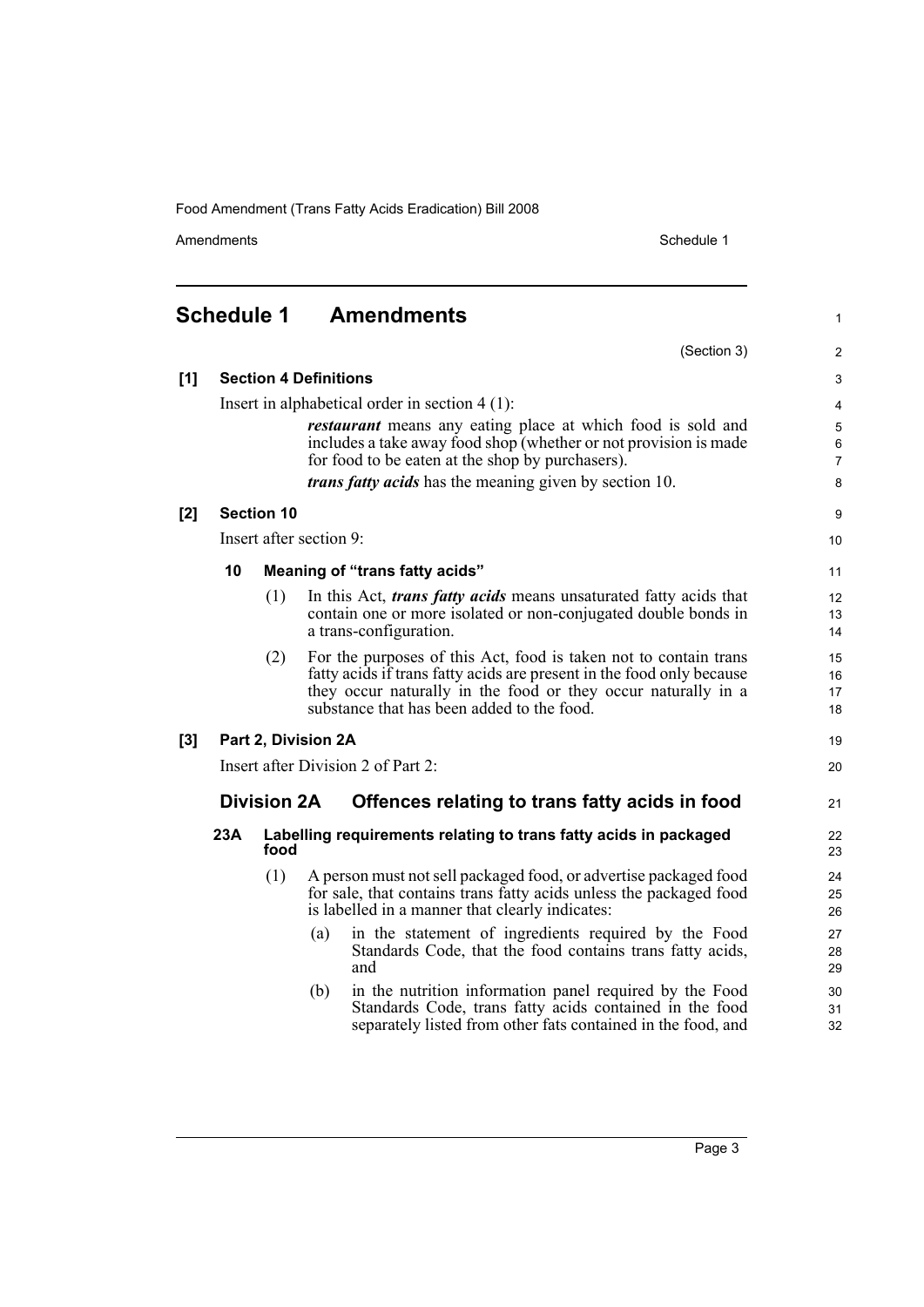Schedule 1 Amendments

(c) a warning that the consumption of trans fatty acids is a health hazard.

Maximum penalty: 500 penalty units in the case of an individual and 2,500 penalty units in the case of a corporation.

- (2) This section is declared to be a law to which section 15 of the *Mutual Recognition Act 1992* of the Commonwealth applies.
- (3) This section is, for the purposes of section 46 of the *Trans-Tasman Mutual Recognition Act 1997* of the Commonwealth, declared to be a law that is exempt from the operation of that Act.
- (4) This section has effect on and from the date that is 3 months after its commencement.
- (5) Subsection (1) ceases to have effect on the date on which section 23C first has effect.
- (6) In this section, *packaged food* does not include food that is sold as ready to eat and that is packaged by:
	- (a) a restaurant that prepared it, or
	- (b) a business that delivers the food to premises specified by a purchaser of the food.

**Note.** Subsections (2) and (3) provide exemptions from the mutual recognition principles relating to goods contained in the *Mutual Recognition Act 1992* of the Commonwealth and the *Trans-Tasman Mutual Recognition Act 1997* of the Commonwealth. Those Commonwealth Acts provide that any such exemptions do not have effect for a period of more than 12 months.

#### **23B Information to be displayed about trans fatty acids in ready to eat food**

- (1) A person in charge of a restaurant must ensure that, if food sold by the restaurant contains trans fatty acids, the presence of the trans fatty acids and a warning that the consumption of trans fatty acids is a health hazard, is clearly indicated:
	- (a) in a menu given to, or displayed for, prospective purchasers of the food at the restaurant, or
	- (b) on a sign or signs prominently displayed at the restaurant in a way that would be noticeable to prospective purchasers of the food.

Maximum penalty: 500 penalty units in the case of an individual and 2,500 penalty units in the case of a corporation.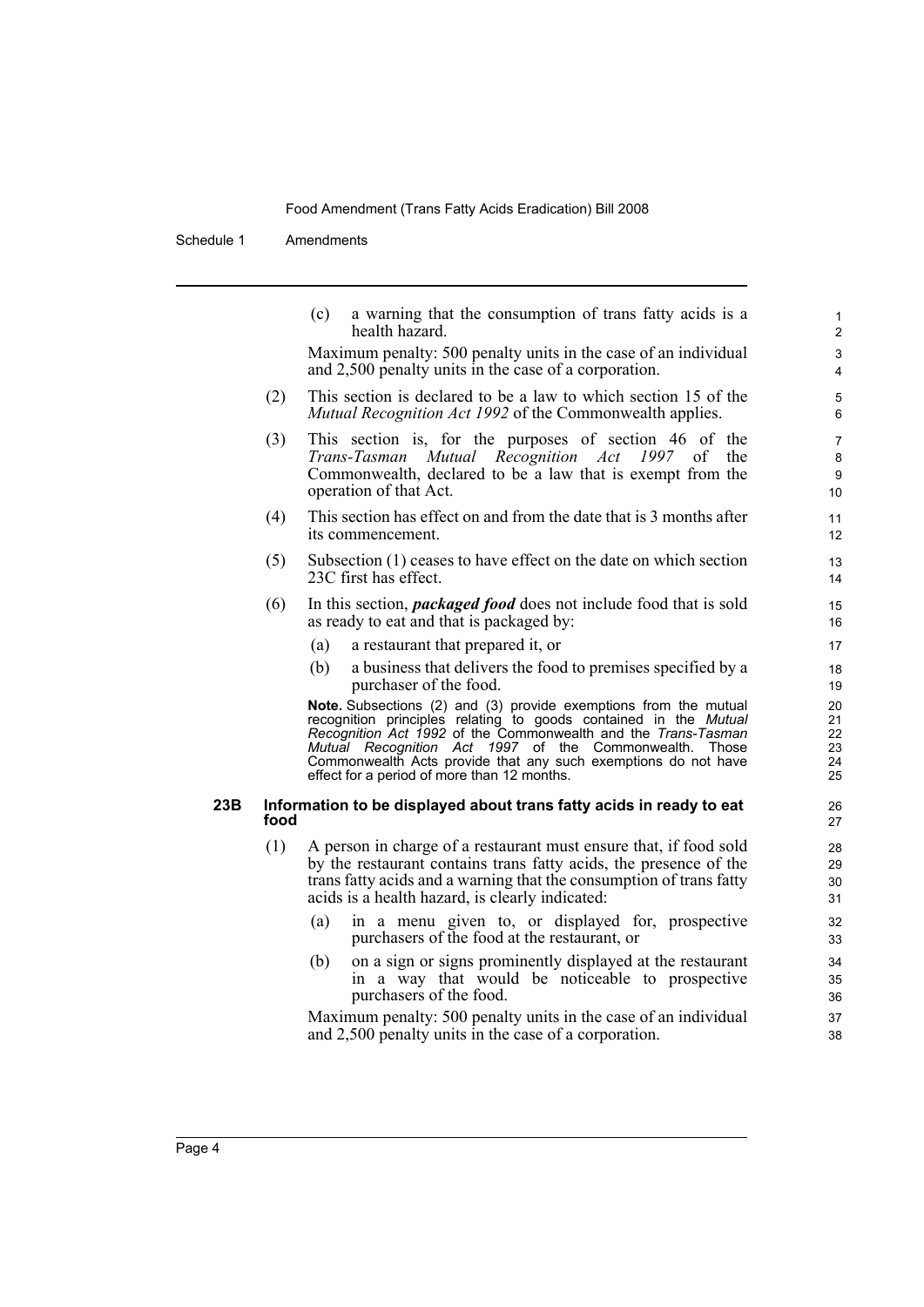Amendments Schedule 1

|     | (2)                                                                      | A person in charge of a business that:                                                                                                                                                                                                                                                                                                                                                                    | $\mathbf{1}$                     |
|-----|--------------------------------------------------------------------------|-----------------------------------------------------------------------------------------------------------------------------------------------------------------------------------------------------------------------------------------------------------------------------------------------------------------------------------------------------------------------------------------------------------|----------------------------------|
|     |                                                                          | delivers food that is prepared at a restaurant to premises<br>(a)<br>specified by a purchaser of the food, and                                                                                                                                                                                                                                                                                            | $\overline{2}$<br>3              |
|     |                                                                          | distributes or makes available a menu to prospective<br>(b)<br>purchasers of the food,                                                                                                                                                                                                                                                                                                                    | 4<br>5                           |
|     |                                                                          | must ensure that, if the food contains trans fatty acids, the<br>presence of the trans fatty acids and a warning that the<br>consumption of trans fatty acids is a health hazard is clearly<br>indicated in the menu.                                                                                                                                                                                     | 6<br>$\overline{7}$<br>8<br>9    |
|     |                                                                          | Maximum penalty: 500 penalty units in the case of an individual<br>and 2,500 penalty units in the case of a corporation.                                                                                                                                                                                                                                                                                  | 10<br>11                         |
|     | (3)                                                                      | It is a defence to a prosecution for an offence under subsection $(2)$<br>against a person in charge of a business that delivers the food (but<br>does not prepare the food) if the person establishes that any menu<br>distributed or made available to prospective purchasers of the<br>food was provided or authorised by the person in charge of the<br>business that prepared the food for delivery. | 12<br>13<br>14<br>15<br>16<br>17 |
|     | (4)                                                                      | This section has effect on and from the date that is 3 months after<br>its commencement.                                                                                                                                                                                                                                                                                                                  | 18<br>19                         |
|     | (5)                                                                      | This section ceases to have effect on the date on which section<br>23C first has effect.                                                                                                                                                                                                                                                                                                                  | 20<br>21                         |
| 23C | Prohibition on sale and handling of food containing trans fatty<br>acids |                                                                                                                                                                                                                                                                                                                                                                                                           |                                  |
|     | (1)                                                                      | A person must not handle food intended for sale in a manner that<br>causes the food to contain trans fatty acids.<br>Maximum penalty: 500 penalty units in the case of an individual<br>and 2,500 penalty units in the case of a corporation.                                                                                                                                                             | 24<br>25<br>26<br>27             |
|     | (2)                                                                      | A person must not sell food, or advertise food for sale, that<br>contains trans fatty acids.<br>Maximum penalty: 500 penalty units in the case of an individual<br>and 2,500 penalty units in the case of a corporation.                                                                                                                                                                                  | 28<br>29<br>30<br>31             |
|     | (3)                                                                      | This section is declared to be a law to which section 15 of the<br><i>Mutual Recognition Act 1992</i> of the Commonwealth applies.                                                                                                                                                                                                                                                                        | 32<br>33                         |
|     | (4)                                                                      | This section is, for the purposes of section 46 of the<br>Mutual Recognition Act<br>Trans-Tasman<br>1997<br>the<br><sub>of</sub><br>Commonwealth, declared to be a law that is exempt from the<br>operation of that Act.                                                                                                                                                                                  | 34<br>35<br>36<br>37             |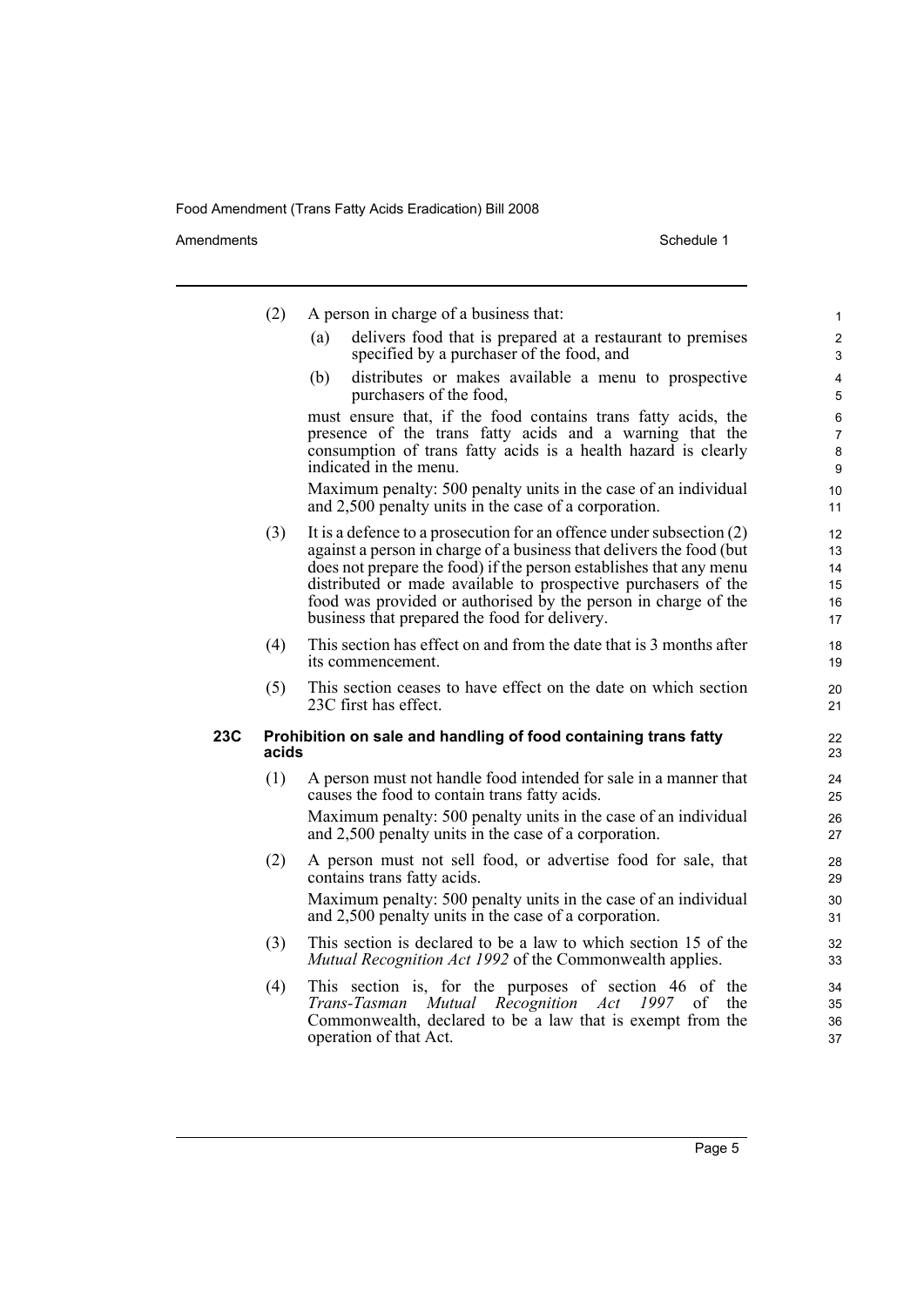Schedule 1 Amendments

(5) This section has effect on and from the date that is 2 years after its commencement.

**Note.** Subsections (3) and (4) provide exemptions from the mutual recognition principles relating to goods contained in the *Mutual Recognition Act 1992* of the Commonwealth and the *Trans-Tasman Mutual Recognition Act 1997* of the Commonwealth. Those Commonwealth Acts provide that any such exemptions do not have effect for a period of more than 12 months.

#### **[4] Section 28 Defence in respect of handling of food**

Insert at the end of section 28:

(2) In any proceedings for an offence under section 23C (1), it is a defence if it is proved that the person caused the food to which the offence relates to be destroyed or otherwise disposed of immediately upon becoming aware that the food contained trans fatty acids.

#### **[5] Section 133I**

Insert before section 134:

#### **133I Ministers' duty to promote control and eradication of trans fatty acids in food**

- (1) It is the duty of the Minister for Primary Industries and the Minister for Health to use their best endeavours to ensure that, within 6 months after the commencement of this section (or, if that period is not practicable, within such period as is practicable), a proposed resolution is listed for consideration by the Australia and New Zealand Food Regulation Ministerial Council that contains proposals to the effect of the following:
	- (a) that the Food Standards Code should be amended to require, on and from 3 months after the amendment, the labelling of packaged food intended for sale in Australia that contains trans fatty acids,
	- (b) that any such labelling should clearly indicate:
		- (i) in the statement of ingredients required by the Food Standards Code, that the food contains trans fatty acids, and
		- (ii) in the nutrition information panel required by the Food Standards Code, trans fatty acids contained in the food separately listed from other fats contained in the food, and
		- (iii) a warning that the consumption of trans fatty acids is a health hazard,

9 10

16 17